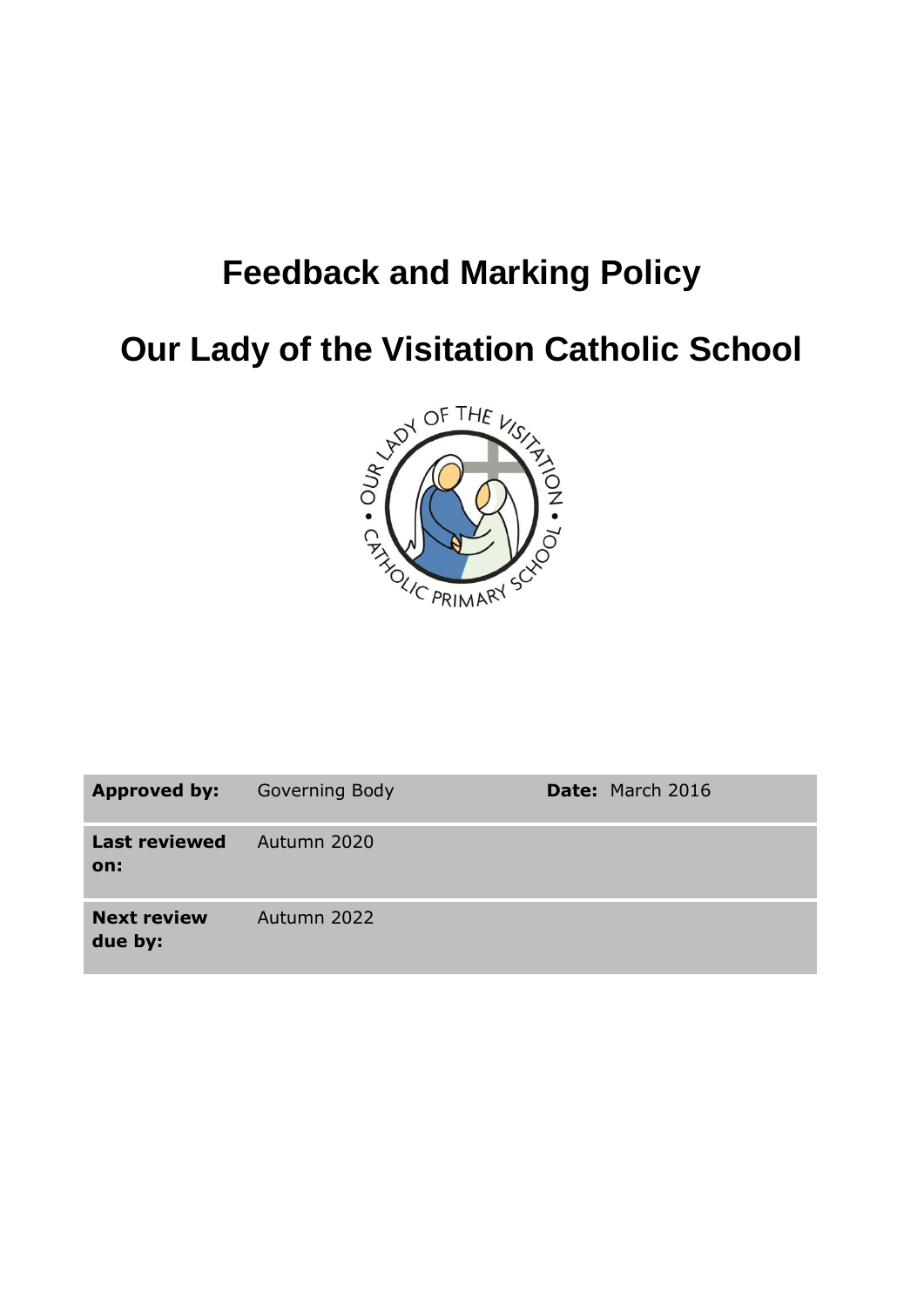# **Rationale**

Our Lady of the Visitation considers that all children's work is valuable and should be treated with respect. Marking is to be undertaken to support and encourage the child in their efforts so that continuous progress is maintained.

We recognise the importance of a range of feedback methods which include verbal feedback, pupil self-assessment and written marking.

### **Aim**

Effective Marking:

- Gives children feedback about strengths and weaknesses in their work.
- Reward and encourage effort and progress
- Identifies individual children and groups who need specific help
- Provides a record of progress
- Helps other adults and parents/carers to understand strengths and weaknesses
- Informs future planning
- Should be manageable for staff

# **Types Of Feedback**

Teachers should choose the type of feedback that will support the children to develop skills, understanding and knowledge.

1. Self-assessment exercises

- Answer sheets may be created to enable pupils to assess their own learning. Books can be checked by the teacher to judge who has understood the concept and who needs further support.
- During pupil learning tasks, assess the first question to ensure accuracy of understanding. Pupils can then decide to continue with that challenge or change.
- Self- evaluation stop learners to get feedback mid-activity and retarget attention accordingly.
- Pit-stop activities for pupils to read aloud and edit their learning so far

2. Peer assessment – KS2 only. Pupils mark learning against the success criteria with a peer*.* Allow time for corrections.  $Eg$  – in the first five minutes of lessons.

3. Live Marking - sit with a group or move around the room checking work and make the improvement suggestions orally. This is effective as improvements can be proposed immediately. Focus on the learning intention or the pupil's personal target. Make a note of Verbal Feedback (VF) in the margin

4. Choose to 'deep mark' only a fraction of the class. All other learning needs should be checked for understanding but not marked deeply. Pupils who have not met the Learning Intention need to be targeted with support during the next lesson. Assessment will be seen as effective through pupil progress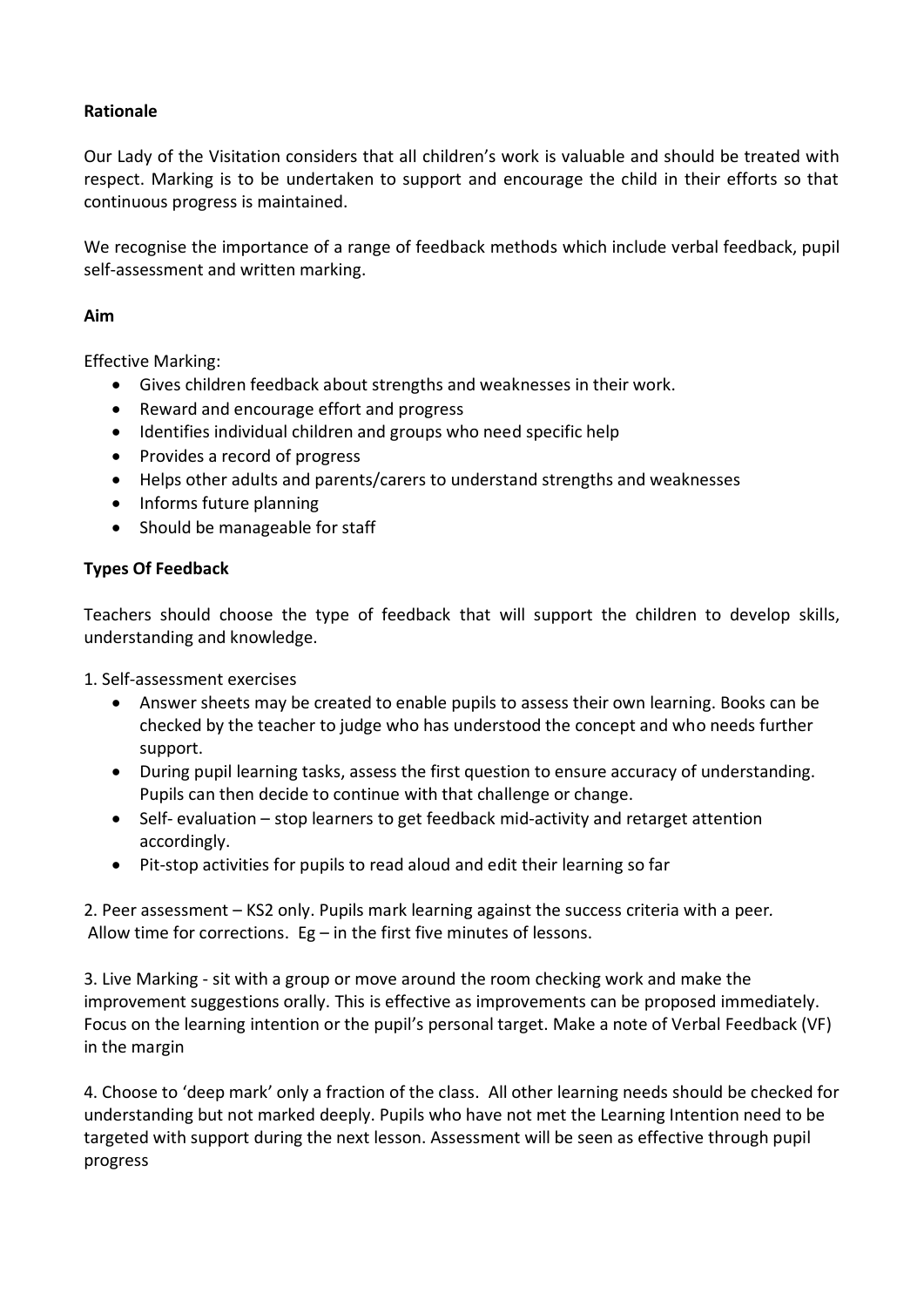5. When a Teaching Assistant is also working with pupils ensure they are aware of the expectations for outcomes so that they can also mark the learning. Teachers need the feedback of all adults working with pupils to inform the next steps. This may be through a comment in the pupils' exercise book and a note on the planning

6. When written marking is used, this should support the pupil's development in that curriculum area, providing either feedback on strengths and/or next steps to move learning forward

#### **Role of the Governing Body**

The Governing Body has:

- responsibility for ensuring this policy and all policies are maintained and updated regularly
- responsibility for ensuring all policies are made available to parents
- responsibility for the effective implementation, monitoring and evaluation of this policy
- visit the school regularly
- **E** ensure that everyone connected with the school is aware of this policy

#### **Role of the Headteacher**

The Headteacher will:

- work in conjunction with the Senior Leadership Team to ensure all school personnel, pupils and parents are aware of and comply with this policy
- ensure that marking and feedback is purposeful and manageable for teachers
- reduce unproductive or unnecessary teacher workload associated with marking that does not contribute to the raising of pupil standards by reviewing current practice to see whether all marking is meaningful and manageable
- monitor to ensure that marking and feedback relates to learning objectives, informs future planning and individual target setting
- **E** ensure consistency in marking throughout the school
- ensure all teachers and support staff are trained in giving quality personalised verbal feedback
- **nake effective use of relevant research and information to improve this policy**
- provide guidance, support and training to all staff
- monitor the effectiveness of this policy

#### **Role of Teachers and Support Staff**

Teachers and support staff must ensure:

- they use the agreed marking code appropriate to their phase
- their marking has a purpose and is consistent
- pupils receive clear personalised feedback about their strengths and areas for development in their work
- pupils are encouraged and rewarded for their efforts and progress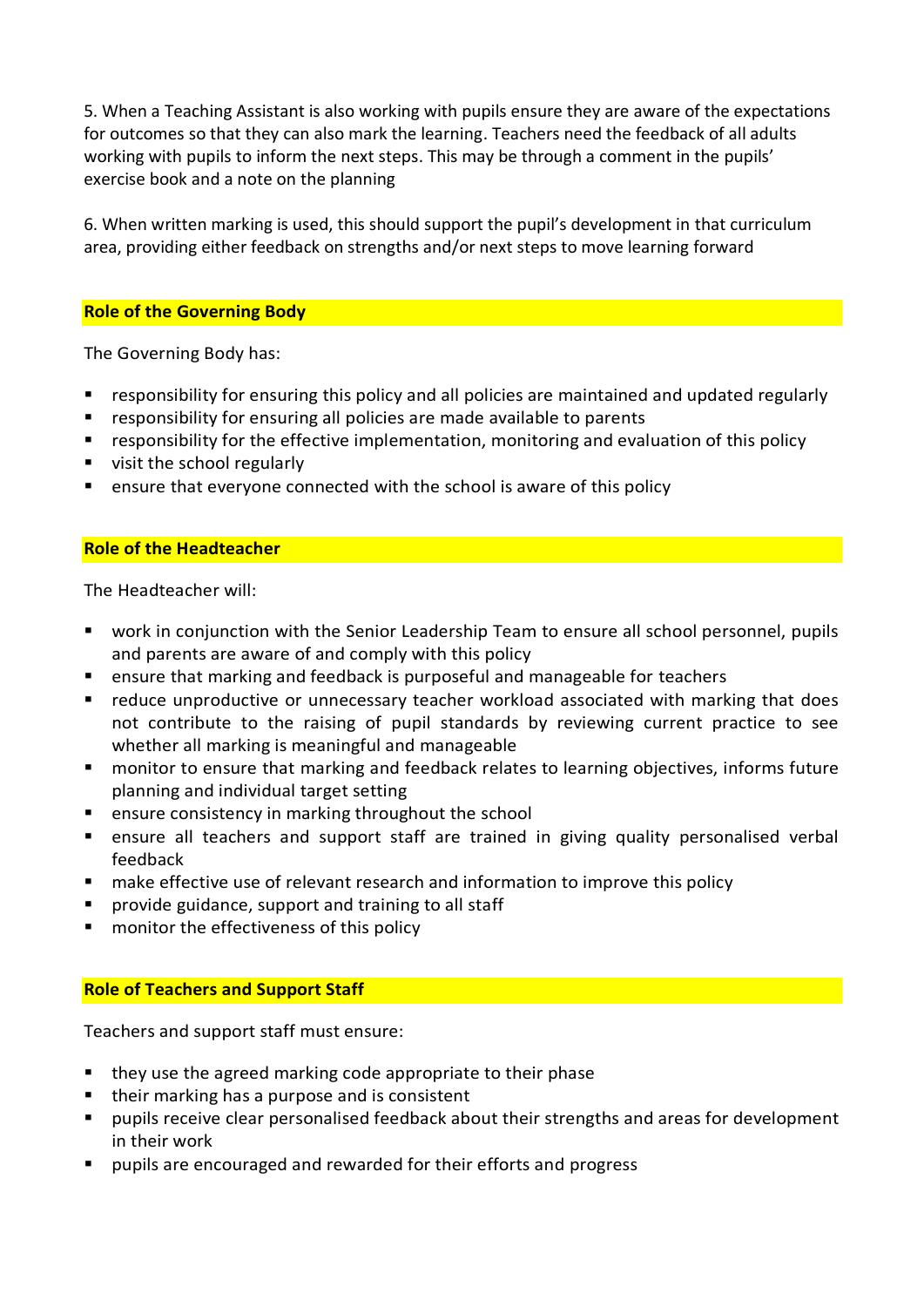- marking and feedback informs weekly planning
- pupils celebrate their achievements

## **Role of Pupils**

Pupils must:

- understand that marking and feedback highlights their strengths and areas for development
- understand the marking codes
- be aware of the next steps for improvement
- **be encouraged to respond during feedback**
- celebrate their achievements and share their work with others

#### **Role of Parents**

Parents must:

- **n** must be aware of the school's marking and feedback policy
- realise that marking and feedback highlights a child's strengths and areas for development
- use the marking as seen in their child's books as basis for discussion on their child's progress

In all subject areas feedback will reflect the high standards of the school as well as the curriculum guidelines and policies agreed and developed by staff. As role models for the children we will ensure that the written comments we provide are of a high standard. This will include the handwriting scheme that we use as well as the standard of spelling and grammar.

#### **How do we mark?**

- 1. Adults will **only** use green pens for marking.
- 2. Adults will never use felt tip pens.
- 3. Pupils will respond in purple pen. For consistency these will be called purple pens not correcting, polishing or responding pens.
- 4. Stamps, stars and stickers should be used to provide further specific encouragement and positive reinforcement but should only be used when work is of a good standard.
- 5. Comments such as **Fantastic and Excellent** should only be used when work is of a very high standard and must be clarified with a comment, eg "*fabulous because you have used 4 adjectives to describe the queen*."
- 6. Comments about effort made are acceptable as well as comments about progress, improvements.
- 7. Teachers will model developmental marking using the visualiser to ensure pupils are confident when peer to peer marking.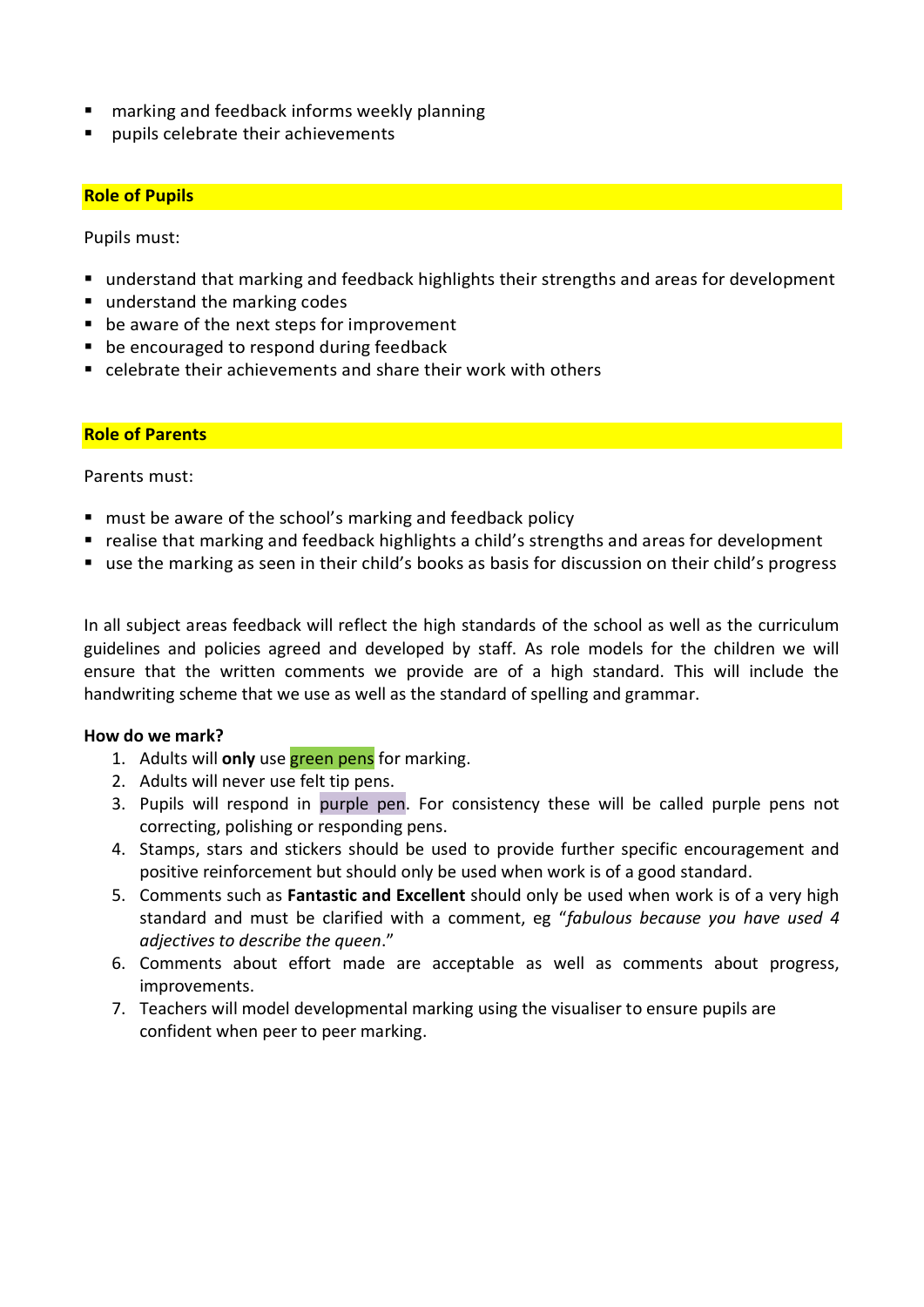# **EYFS and KS1**

- 1. In EYFS, adults should date and annotate descriptions or quotes related to specific areas of learning to enable a comprehensive profile of pupil work to be compiled.
- 2. At KS1 comments will be appropriate to the age and ability of the child. **Do Not** write extensive comments if a pupil cannot read it.
- 3. When presenting their work:
- 4. From Spring half term pupils who complete a task independently will write the short date at the top of the page.
- 5. Pupils will mark off the completed piece of work before starting their next piece.

## **Presentation Year 1 upwards**

- 1. Pupils are expected to record the date at the beginning of each piece of recorded learning. In year 1 the Learning intention and date are stuck into the book.
- **2.** The long date will be written on the left hand side of the first line (not top) eg Thursday 15<sup>th</sup> January 2015 (except Numeracy) **Year 1 summer term.**
- 3. In year 2 and year 3 the title and date are written into the book.
- 4. In year 4,5 and 6 the learning intention and date are written into the book with the exception of SEN pupils who will be supported, where necessary, to establish these routines.
- 5. The title will be written on the second line down (miss a line), and centred.
- 6. Never use graffiti, doodle or scribble on or in books
- 7. **Underline titles** using a ruler and never leave unnecessary gaps
- 8. Begin a new page for each piece of learning (in maths a column is regarded as a page)
- 9. All written work to have a margin. **Year 1 summer 2 term for able pupils.**
- 10. Question numbers to be written in the margin.
- 11. Cursive handwriting should be used (where appropriate)
- 12. **Cross out mistakes with one line** through the mistake using a pencil / pen and ruler (except art, where a rubber should be used).
- 13. Use quality writing equipment appropriate to the Year Group, consistently using either pen (school approved) or pencil (staedtler) but not moving between them. Pupils will not use felt tip pens or wax crayons in exercise books.
- 14. Diagrams should be drawn in pencil.
- 15. When writing on plain pages or paper guide lines should be used.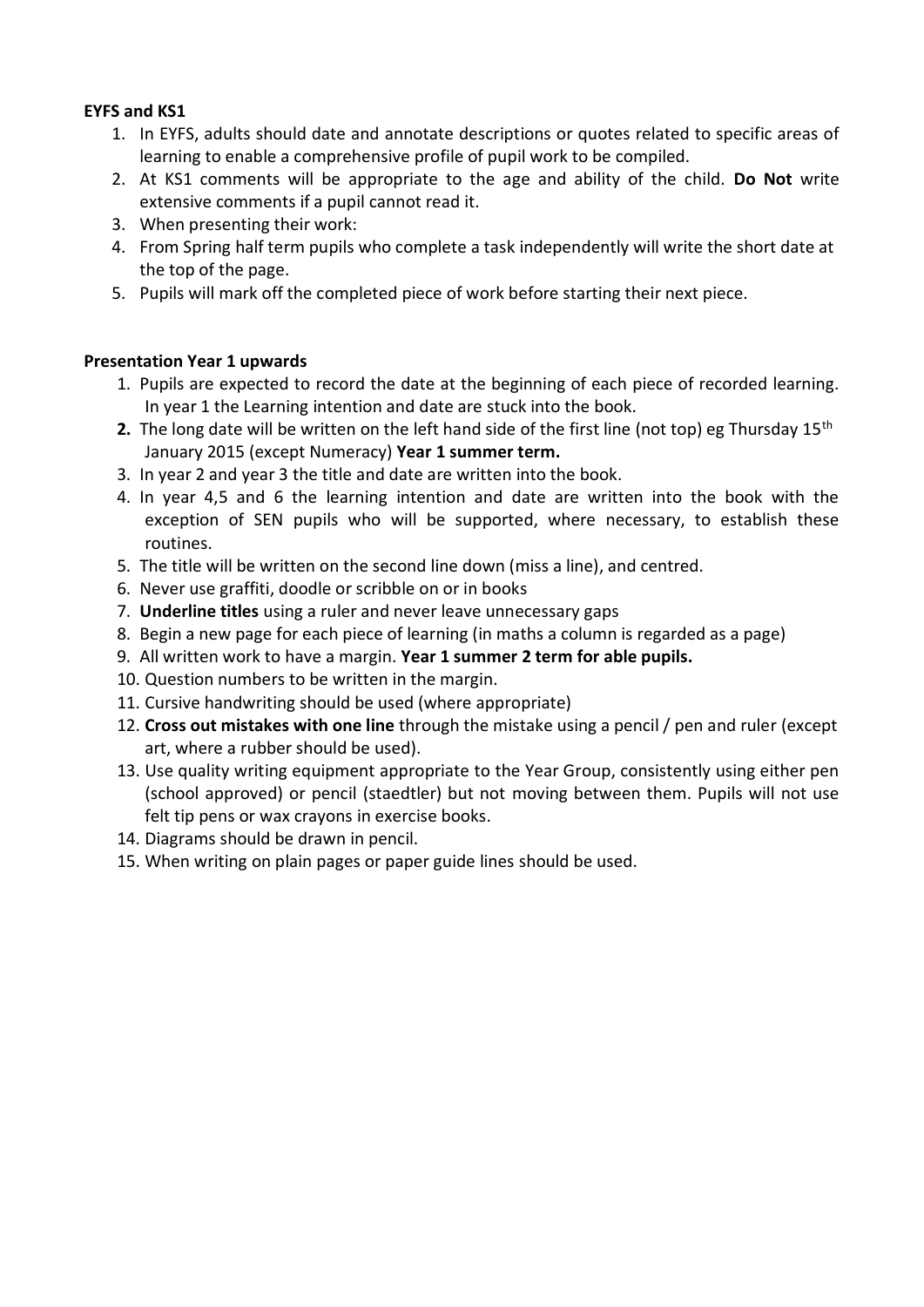# **Appendix 1**

# **Codes to use when marking pupil's work**

#### **Using the correct codes**

A series of codes to indicate how the work was completed will also be used to further inform teaching and learning practices.

| Code              | Use of the code in all classes                                                                                                                                   |  |  |
|-------------------|------------------------------------------------------------------------------------------------------------------------------------------------------------------|--|--|
| Sp                | Will be written under the word and the correct spelling recorded above the word for<br>KS1. At KS2 children should look up the mis-spelt word wherever possible. |  |  |
|                   |                                                                                                                                                                  |  |  |
|                   | KS1 children must copy the word 3 times at the end of the piece of writing. 3 times at                                                                           |  |  |
|                   | KS <sub>2</sub> .                                                                                                                                                |  |  |
|                   | Words that are continually mis-spelt should be copied into their spelling/word books.                                                                            |  |  |
|                   | Where a capital letter has been used incorrectly e.g. my mum is Kind, and where a                                                                                |  |  |
|                   | capital letter has been missed out from a word e.g. My mum is called mary,                                                                                       |  |  |
|                   | It is circled and the letter c is written on top of the incorrect letter. Children will be                                                                       |  |  |
|                   | asked to go back and correct incorrect punctuation where possible.                                                                                               |  |  |
|                   | To indicate that punctuation or a word has been omitted or used incorrectly. Children                                                                            |  |  |
|                   | will be asked to go back and correct incorrect punctuation.                                                                                                      |  |  |
| $^{\prime\prime}$ | To indicate that a new line needs to be used eg when adding in speech                                                                                            |  |  |
| IP                | To indicate a new paragraph.                                                                                                                                     |  |  |

*Children at Key Stage two will be encouraged to use these codes themselves.*

# A series of codes should be used to indicate how the work was completed

|            | Support                                                       |
|------------|---------------------------------------------------------------|
| 1:1 or 1:6 | Individual or group help with a teacher or teaching assistant |
|            | Independent (where applicable)                                |
| <b>MAS</b> | Mixed Ability Support                                         |

# **Adults use the following codes in marking where applicable**

| VF         | Verbal feedback has been given. |
|------------|---------------------------------|
| <b>LIA</b> | Learning Intention Achieved.    |
| AA         | Almost Achieved                 |
| <b>CT</b>  | Cover Teacher                   |
| <b>ST</b>  | Supply teacher                  |